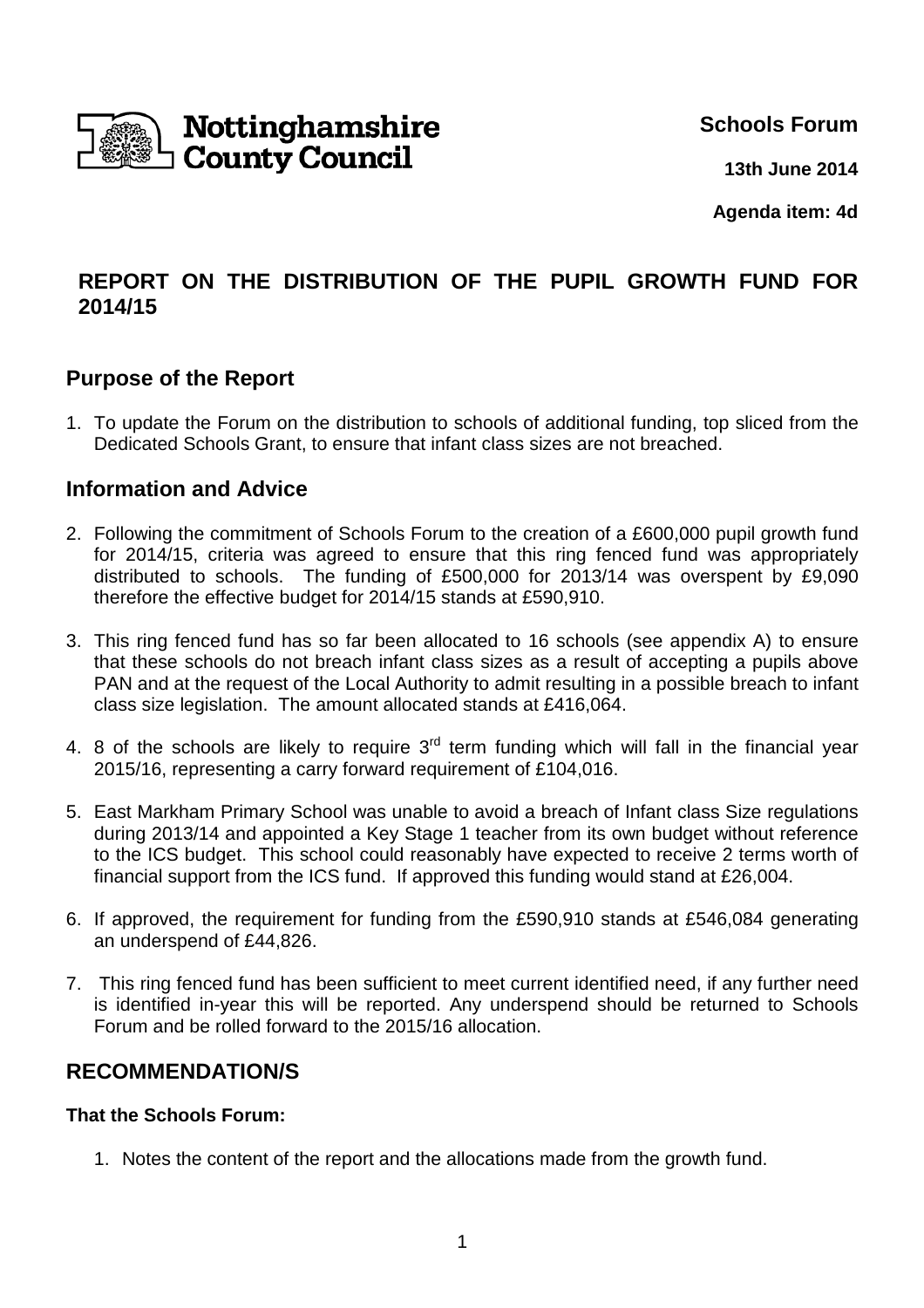- 2. Continues to monitor use of this fund throughout 2014-15, & considers the level of funding & criteria for future years, in light of any in-year allocations.
- 3. Considers confirming the indicative  $3<sup>rd</sup>$  term funding for the 8 schools requiring 3 term support.
- 4. Considers retrospectively funding East Markham School for 2 terms ICS funding to the value of £26,004

**Marion Clay Group Manager Support to Schools Service T 0115 977 2703 E marion.clay@nottscc.gov.uk**

**For any enquiries about this report please contact:** Mike Sharpe Team Manager – Place Planning and Admissions Area Officer T 0115 977 2803 E mike.sharpe@nottscc.gov.uk